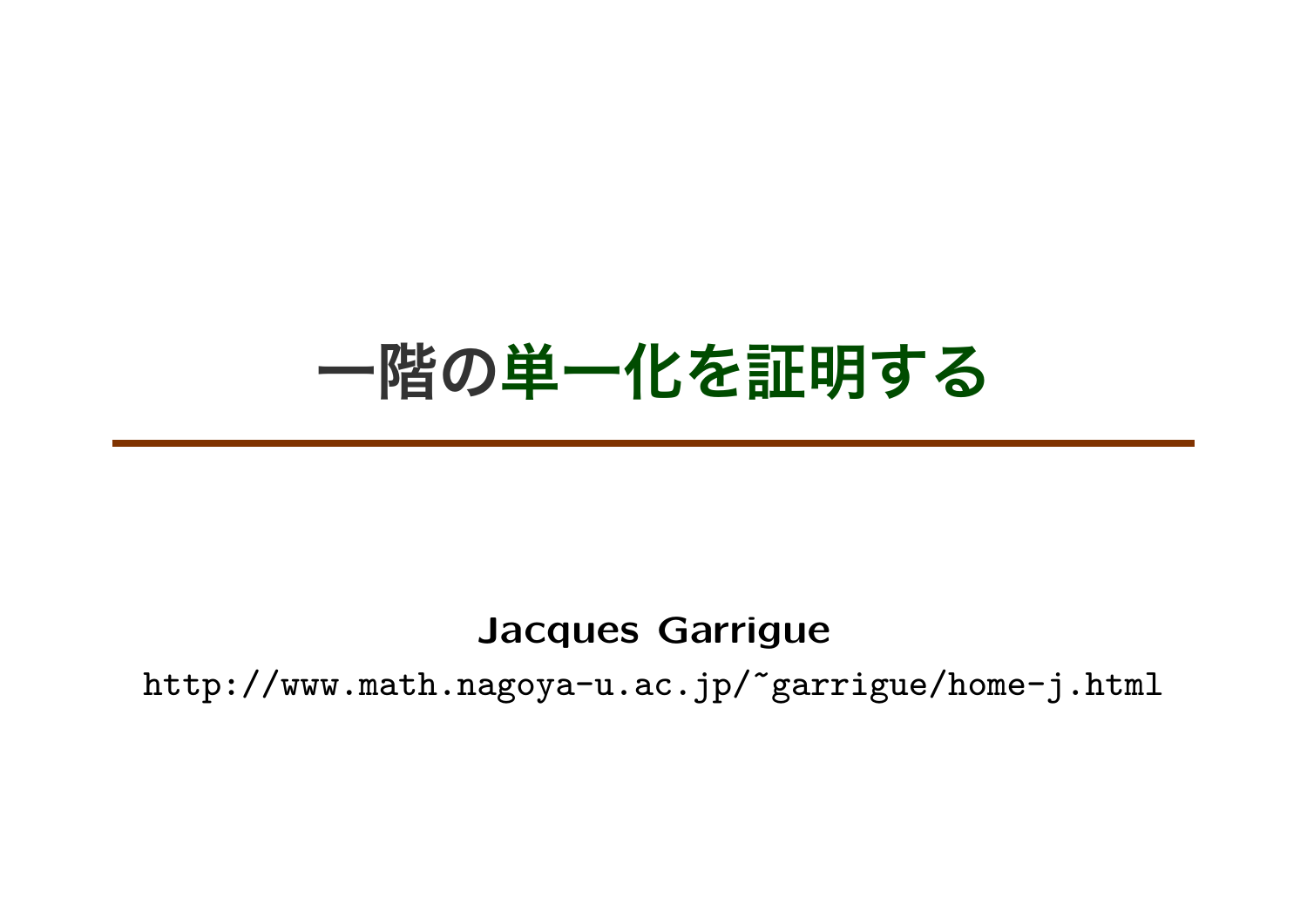**単一化とは**

- **◇ 元々は一階述語論理の証明論の完全性を証明するために Jacques Herbrand先輩が考えたアルゴリズム**
- **◇ 二つの項を等価にする変数の割り当てを見つける**
- **◇ MLなどの型推論の基礎になっている**
- **◇ Coqなどの高階論理に基づいたシステムでは高階単一化を使う**
- **◇ パターンマッチングは変数が片方にしかない単一化として見る ことができる**
- **◇ [Paulson85]で既にコンピューターで証明されている定番**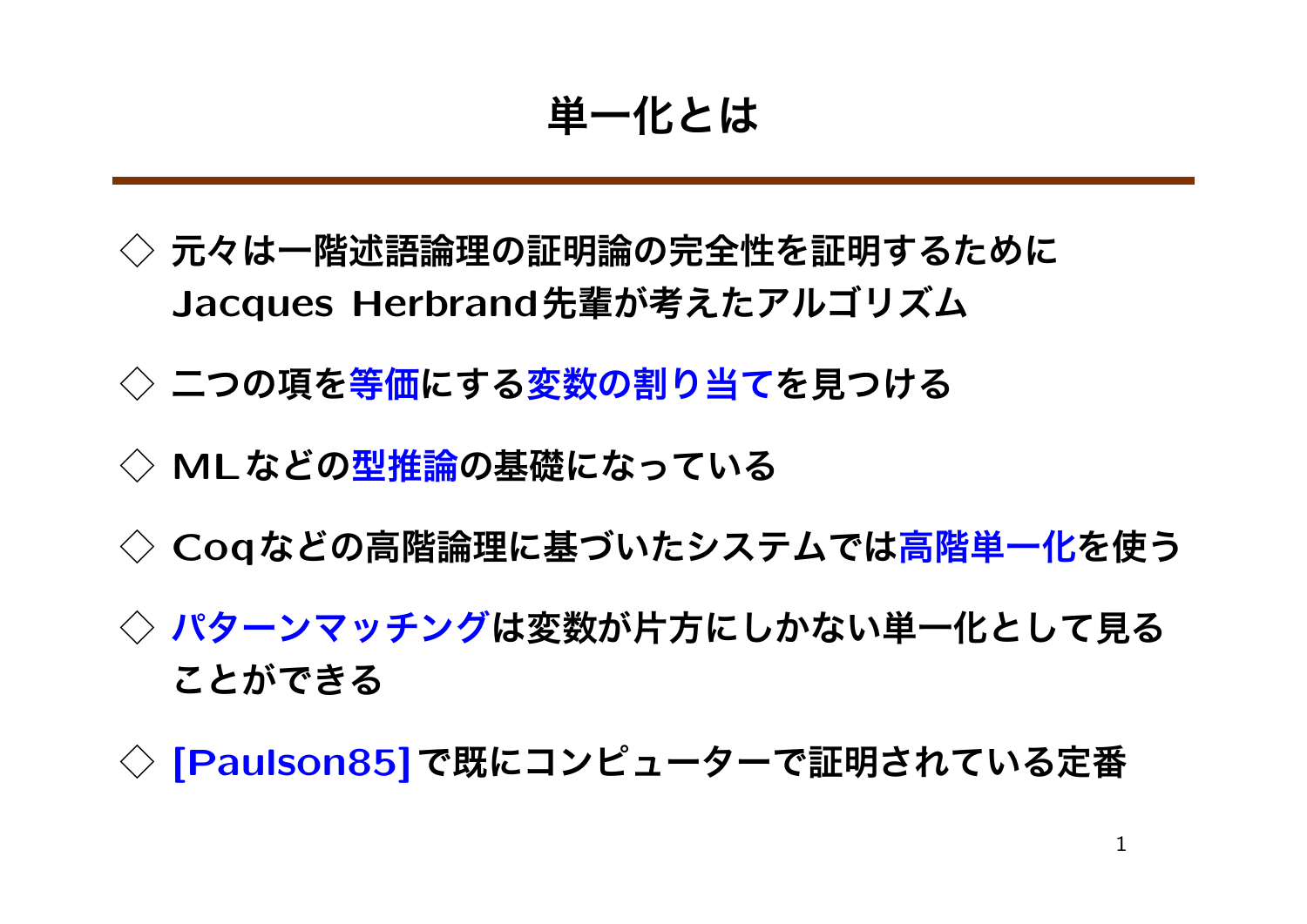**単一化の例**

*a, b, c***は定数記号、***f, g, h***は関数記号、***x, y, z***は変数**

 $t_1 = f(x, g(a, y), y)$  $t_2 = f(z, z, b)$ 

**単一化の解は変数を割り当てる代入**

$$
\theta = \begin{bmatrix} y \mapsto b \\ z \mapsto g(a, b) \\ x \mapsto g(a, b) \end{bmatrix}
$$

$$
\theta(t_1) = \theta(t_2) = f(g(a, b), g(a, b), b)
$$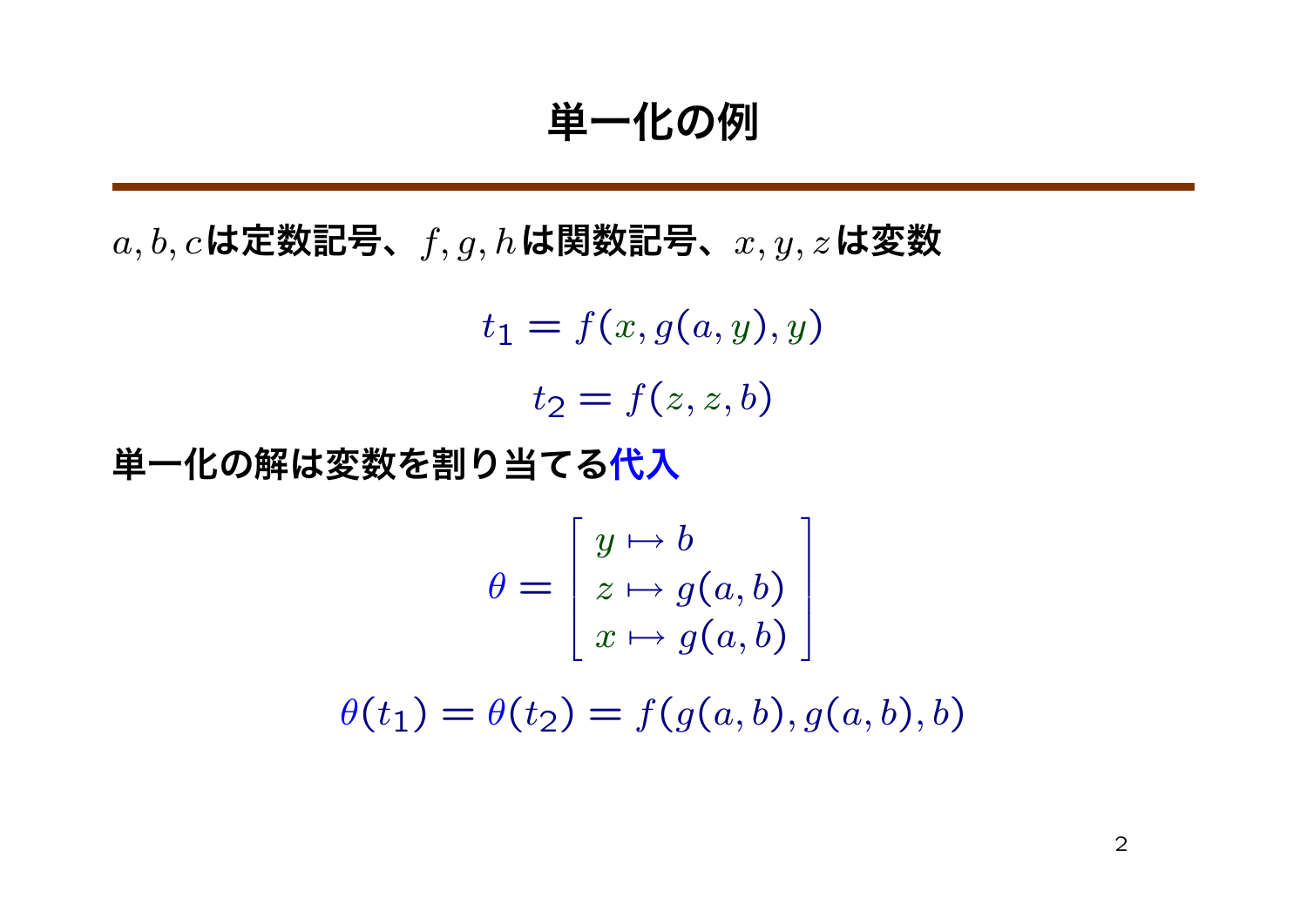#### **単一化の性質**

#### **一階の単一化は良い性質を持っている**

**◇ 最適な割り当てを見つける完全なアルゴリズムが存在する**

**◇ そのアルゴリズムが最も一般的な代入を返す**

**◇ 効率もよくて、ほとんどの場合では線形的**

**代入***θ***が代入***θ 0***より一般的であるとは**

 $\exists \theta_1, \ \theta' = \theta_1 \circ \theta$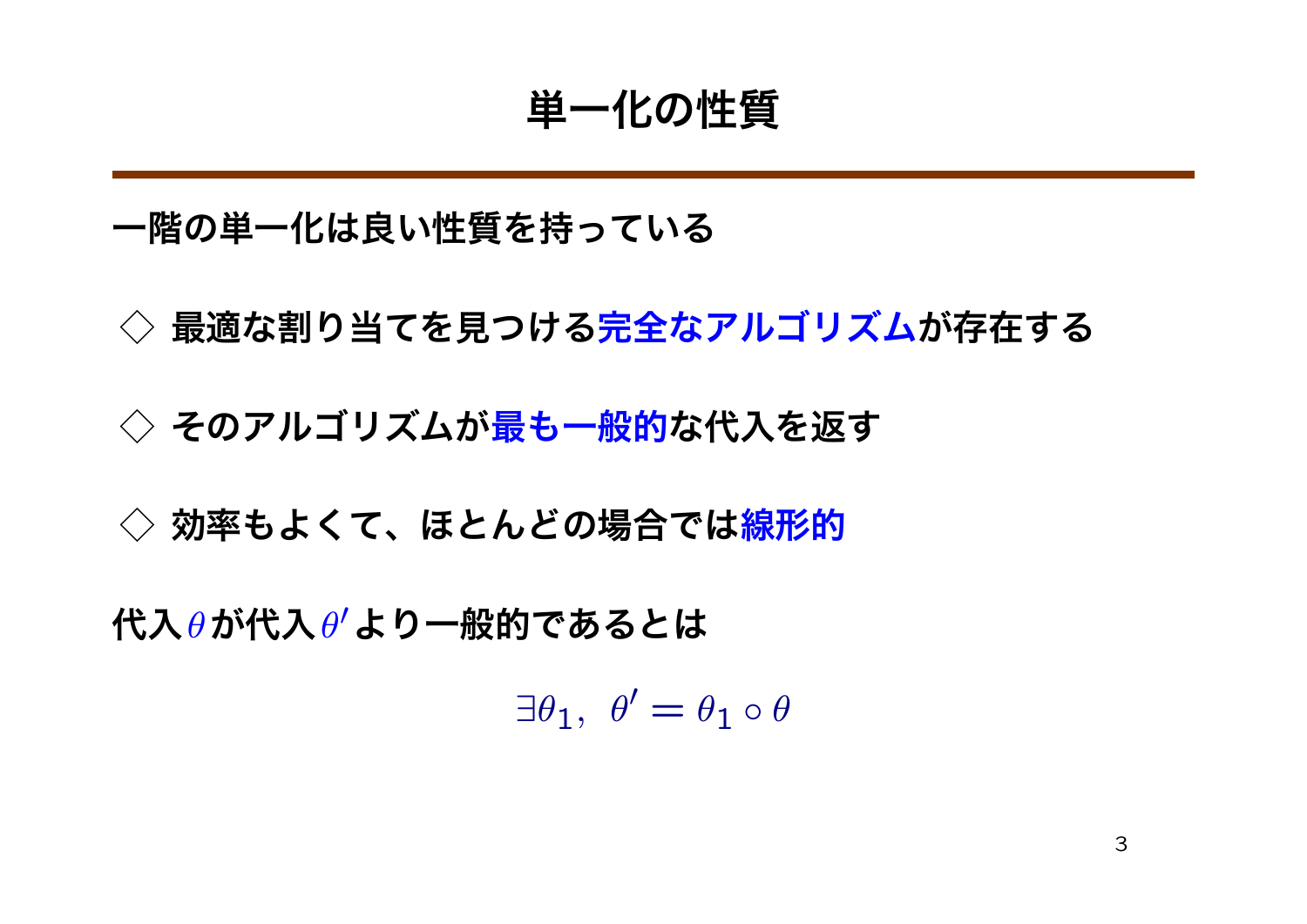#### **単一化のアルゴリズム**

**等式の集合***E***と今まで作られた代入***θ***を以下の三つの規則で書き換 える**

$$
(E \cup \{f(t_1, \ldots, t_n) = f(t'_1, \ldots, t'_n)\}, \theta)
$$
  
\n
$$
\rightarrow (E \cup \{t_1 = t'_1, \ldots, t_n = t'_n\}, \theta)
$$
  
\n
$$
(E \cup \{x = t\}, \theta) \rightarrow ([x \mapsto t]E, [x \mapsto t] \circ \theta) \quad x \notin \text{vars}(t)
$$
  
\n
$$
(E \cup \{x = x\}, \theta) \rightarrow (E, \theta)
$$

(*{t*<sup>1</sup> = *t*2*},id*) **から始めて、**(*∅, θ*)**に書き換えることができれば、** *θ***は***t*1**と***t*2**の最も一般的な単一子である**

**途中で書き換えることができなくなれば、単一子が存在しない**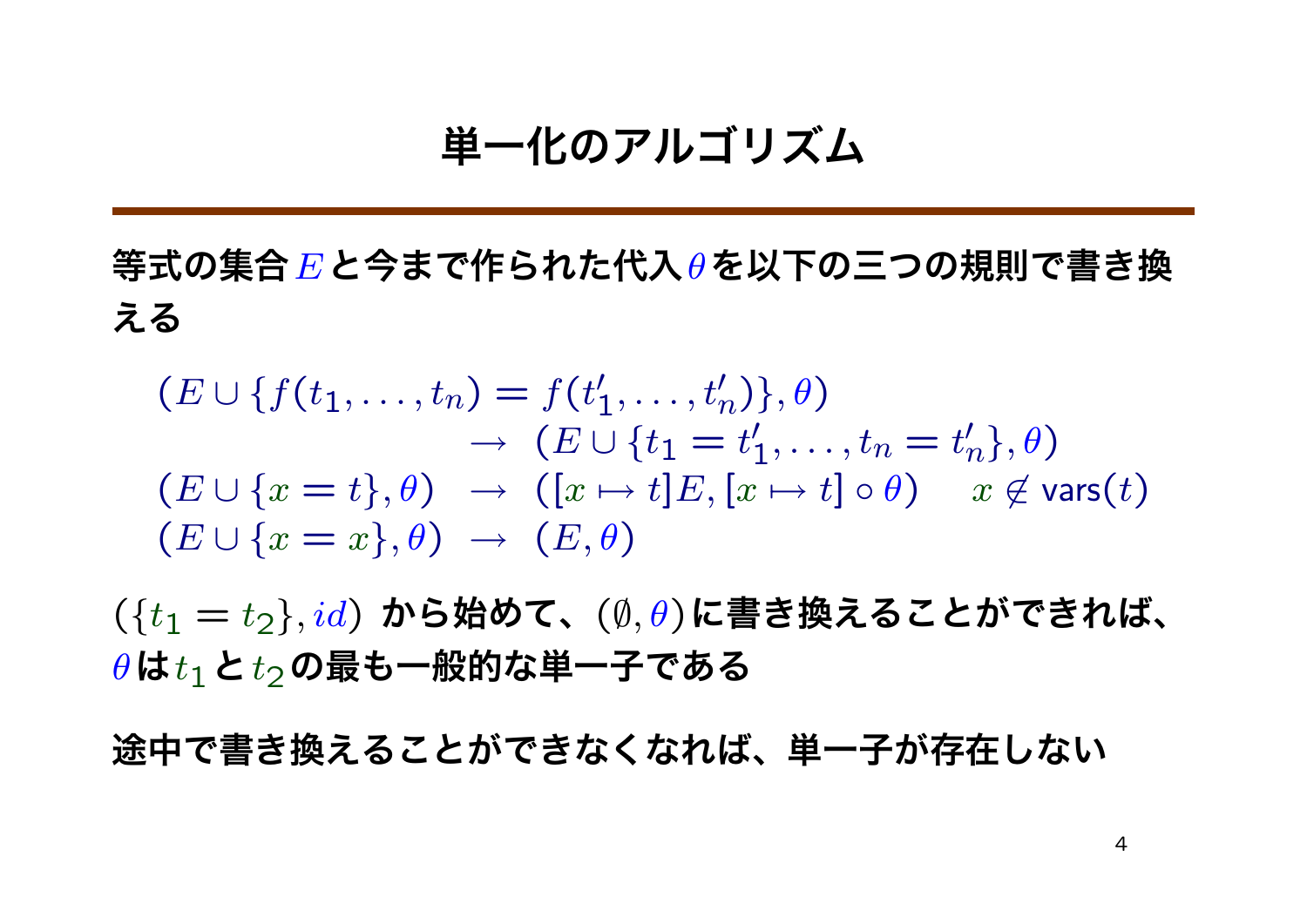# **単一化の例 (つづき)**

$$
(\{f(x, g(a, y), y) = f(z, z, b), id\})
$$
  
\n
$$
\rightarrow (\{x = z, g(a, y) = z, y = b\}, id)
$$
  
\n
$$
\rightarrow (\{g(a, y) = z, y = b\}, [x \mapsto z])
$$
  
\n
$$
\rightarrow (\{y = b\}, [z \mapsto g(a, y)] \circ [x \mapsto z])
$$
  
\n
$$
\rightarrow (\emptyset, [y \mapsto b] \circ [z \mapsto g(a, y)] \circ [x \mapsto z])
$$
  
\n
$$
= (\emptyset, [y \mapsto b] \circ [z \mapsto g(a, y), x \mapsto g(a, y)])
$$
  
\n
$$
= (\emptyset, [y \mapsto b, z \mapsto g(a, b), x \mapsto g(a, b)])
$$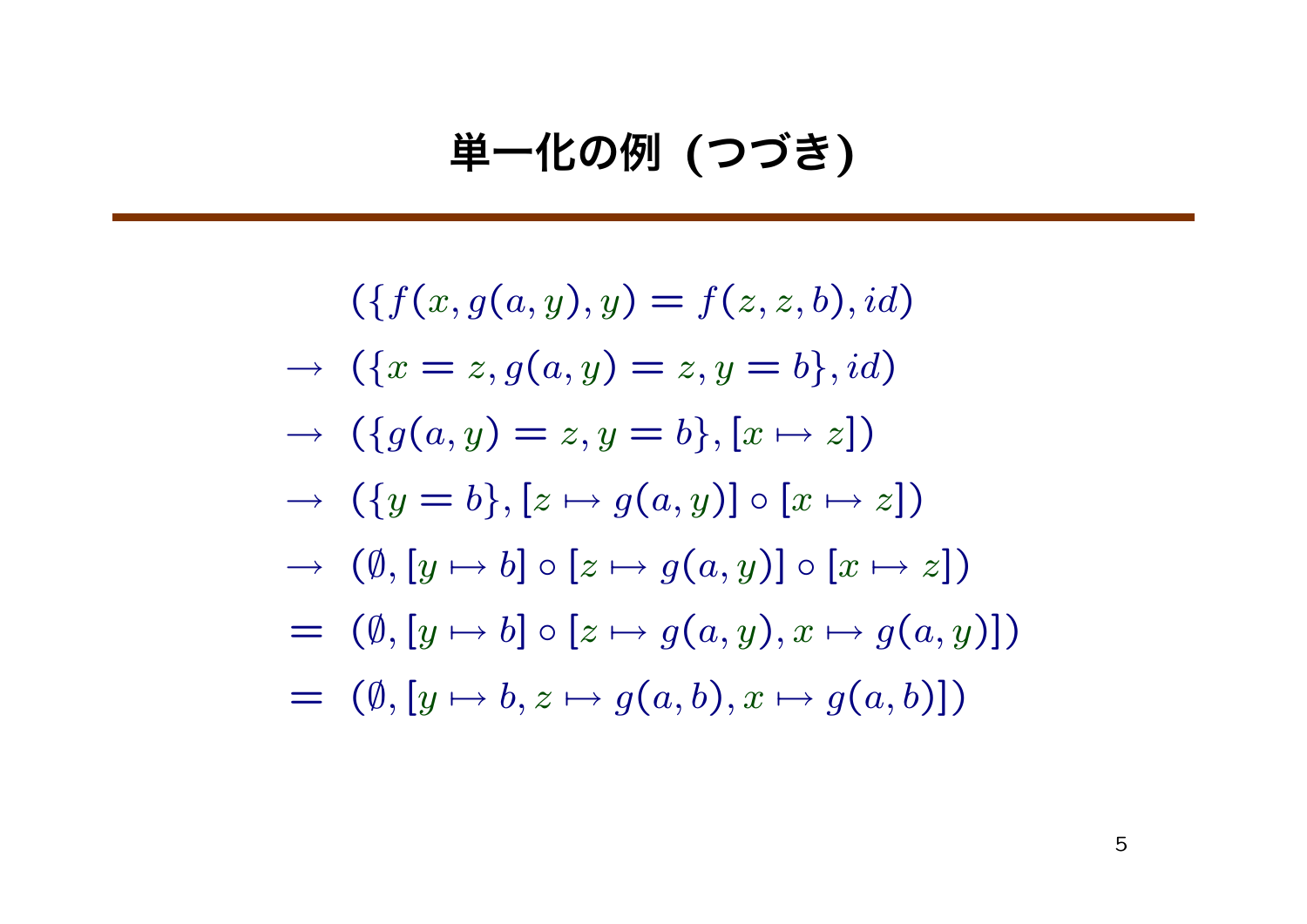# **アルゴリズムの正しさの証明**

#### **停止性**

**各規則が***hE***の変数の数***, E***の文字数***i***を減らしている(辞書式 順序)**

**健全性**

**各規則**(*E*1*, θ*1) *→* (*E*2*, θ*<sup>2</sup> *◦ θ*1)**について, もしも***θ***が***E*2**の単 一子ならば、***θ ◦ θ*<sup>2</sup> **が** *E*<sup>1</sup> **の単一子になる**

**完全性**

**もしも***E*1**の単一子***θ***が存在し、***θ*1**が***θ***より一般的ならば、ある 規則**(*E*1*, θ*1) *→* (*E*2*, θ*2)**が存在し、***θ*<sup>2</sup> **も***θ***より一般的である**

**紙の上ではどれも簡単に証明できる**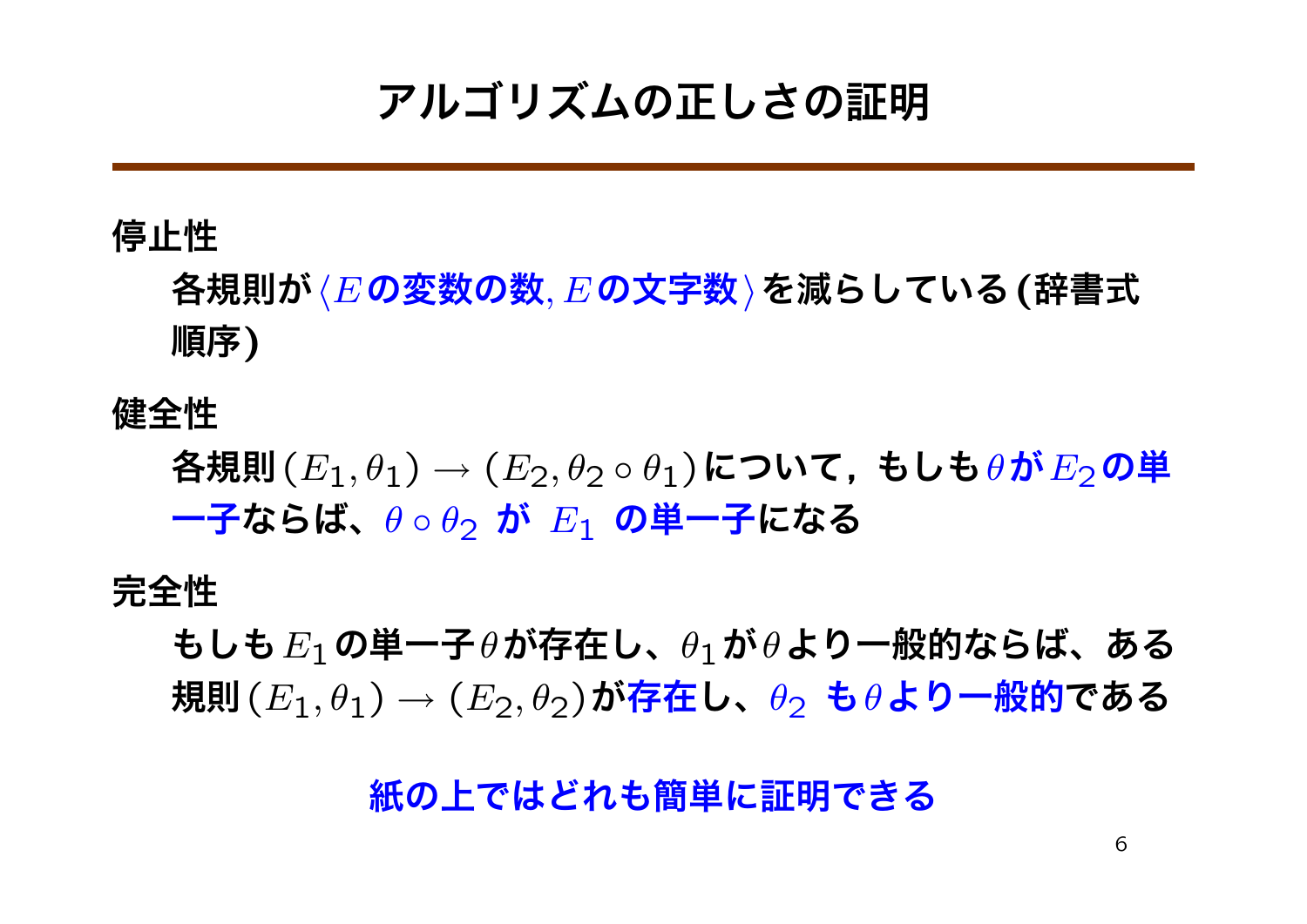# **Coqでの形式化の難しさ**

**アルゴリズムの定義**

- **◇ 前述のアルゴリズムは関数にはなっていない**
- **◇ 構造的再帰ではないので、定義を工夫しなければならない**
- **◇ 項の定義で引数の数が自由だと帰納法の原理が作れない**

**アルゴリズムの証明**

- **◇ 代入の冪等性を仮定してもいいが、それをすると性質の表現が 自由になる反面、証明が長くなる**
- **◇ 停止性が集合の元の数を議論する必要があり、実は最も難しい**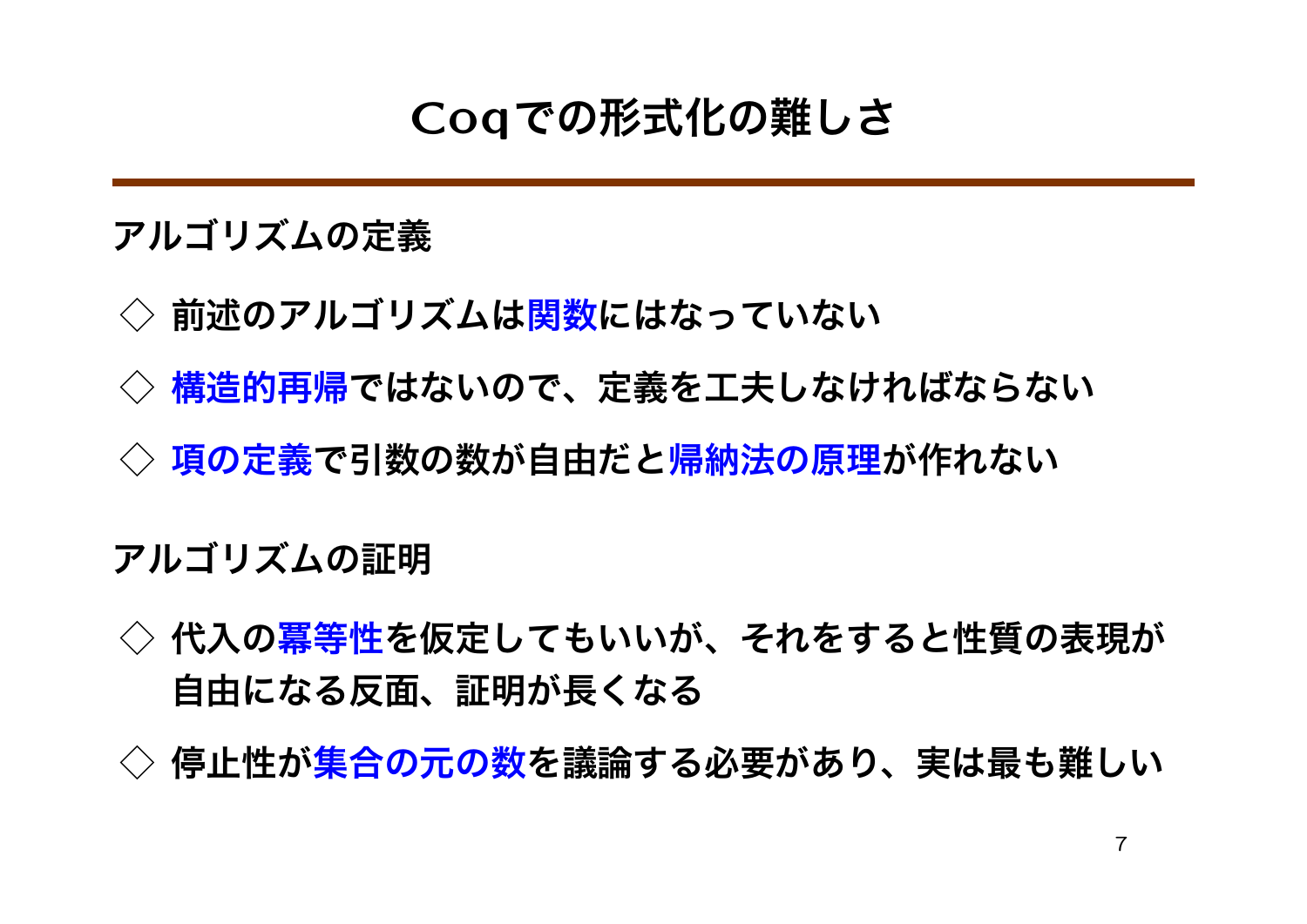**データ構造**

```
Definition var := nat. (x \circ \sqrt{\frac{dy}{dx}})Notation "x == y" := (eq_nat_dec x y) (at level 70).
Notation symbol := String.string. (* 定数・関数記号 *)
Definition symbol_dec := String.string_dec.
Inductive tree : Set := (* 項は木構造 *)
 | Var : var -> tree
 | Sym : symbol -> tree
 | Fork : tree -> tree -> tree. (* 分岐を2に限定 *)
Definition t1 := (* f(x,g(a,y),y) *)Fork (Sym "f") (Fork (Var 0)
   (Fork (Fork (Sym "g") (Fork (Sym "a") (Var 1))) (Var 1))).
Definition t2 := (* f(z, z, b) *)
 Fork (Sym "f") (Fork (Var 2) (Fork (Var 2) (Sym "b"))).
```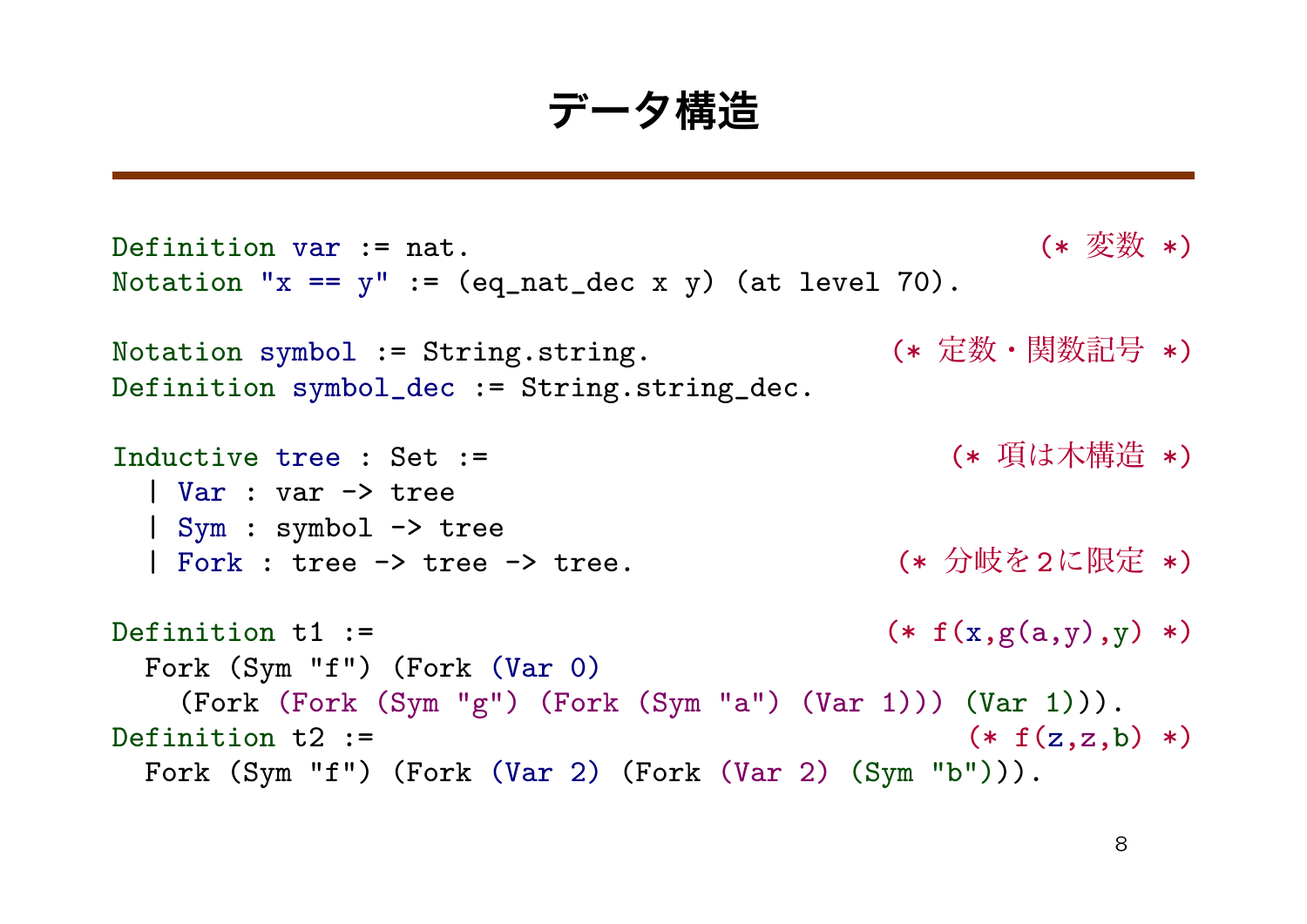### **代入**

```
(* 代入: [x \mapsto t]t' *)
Fixpoint subs (x : var) (t t' : tree) : tree :=
 match t' with
  | Var v \Rightarrow if v == x then t else t'
  \mid Sym b => Sym b
  | Fork t1 t2 => Fork (subs x t t1) (subs x t t2)
  end.
(* 代入の合成をてきようする *)
Fixpoint subs_list (s : list (var * tree)) t : tree :=
 match s with
  | nil => t                (* 先頭からかけて行く *)
  |(x, t')|: s' => subs_list s' (subs x t' t)
  end.
```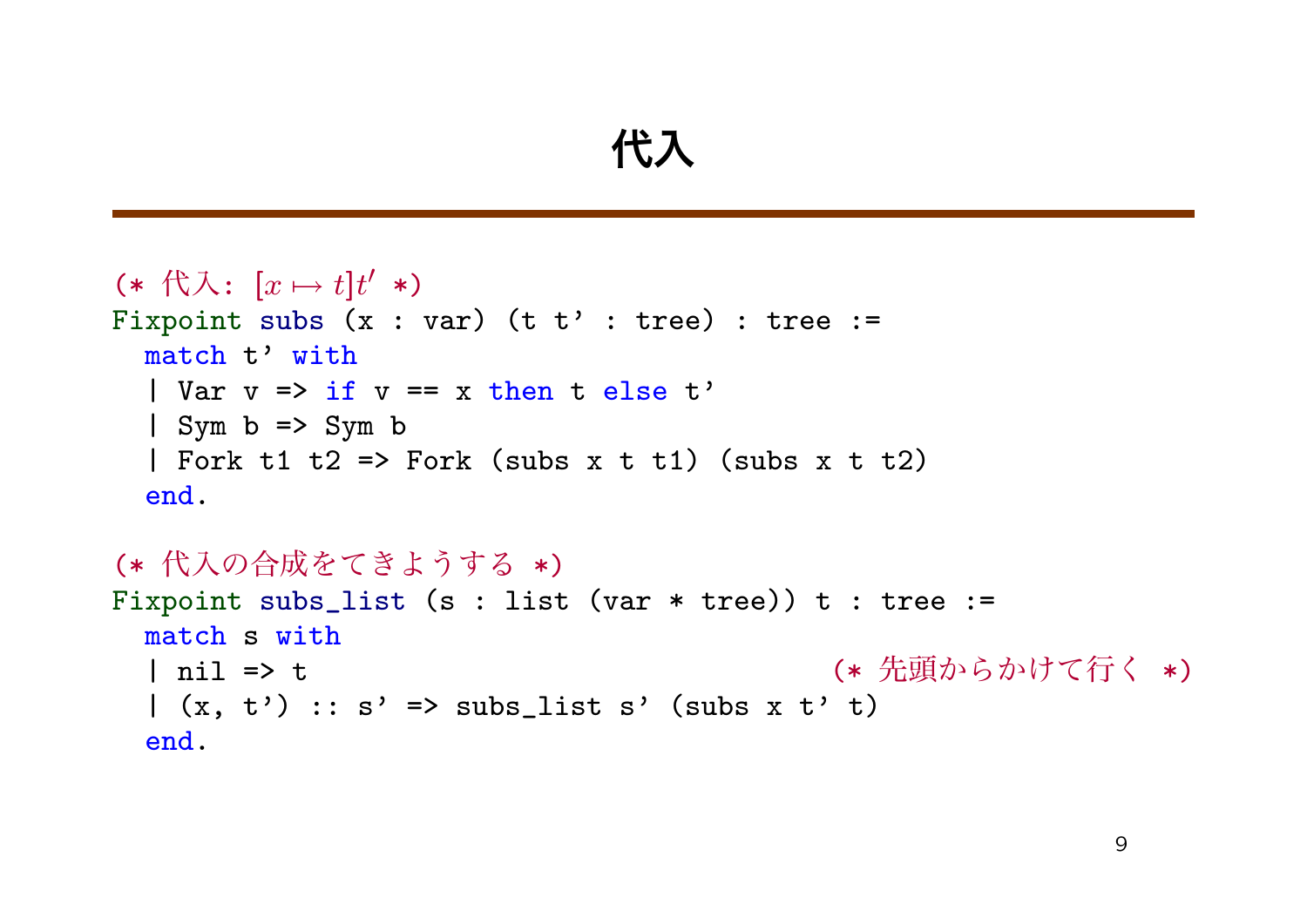### **再帰関数としての単一化**

$$
\mathcal{U}(E \cup \{f(t_1, \dots, t_n) = f(t'_1, \dots, t'_n)\}\
$$

$$
= \mathcal{U}(E \cup \{t_1 = t'_1, \dots, t_n = t'_n\})
$$

$$
\mathcal{U}(E \cup \{x = x\}) = \mathcal{U}(E)
$$

$$
\mathcal{U}(E \cup \{x = t\}) = \mathcal{U}([x \mapsto t]E) \circ [x \mapsto t] \text{ if } x \notin \text{vars}(t)
$$

$$
\mathcal{U}(E) = \perp \text{otherwise}
$$

#### **合成の順番に気をつける**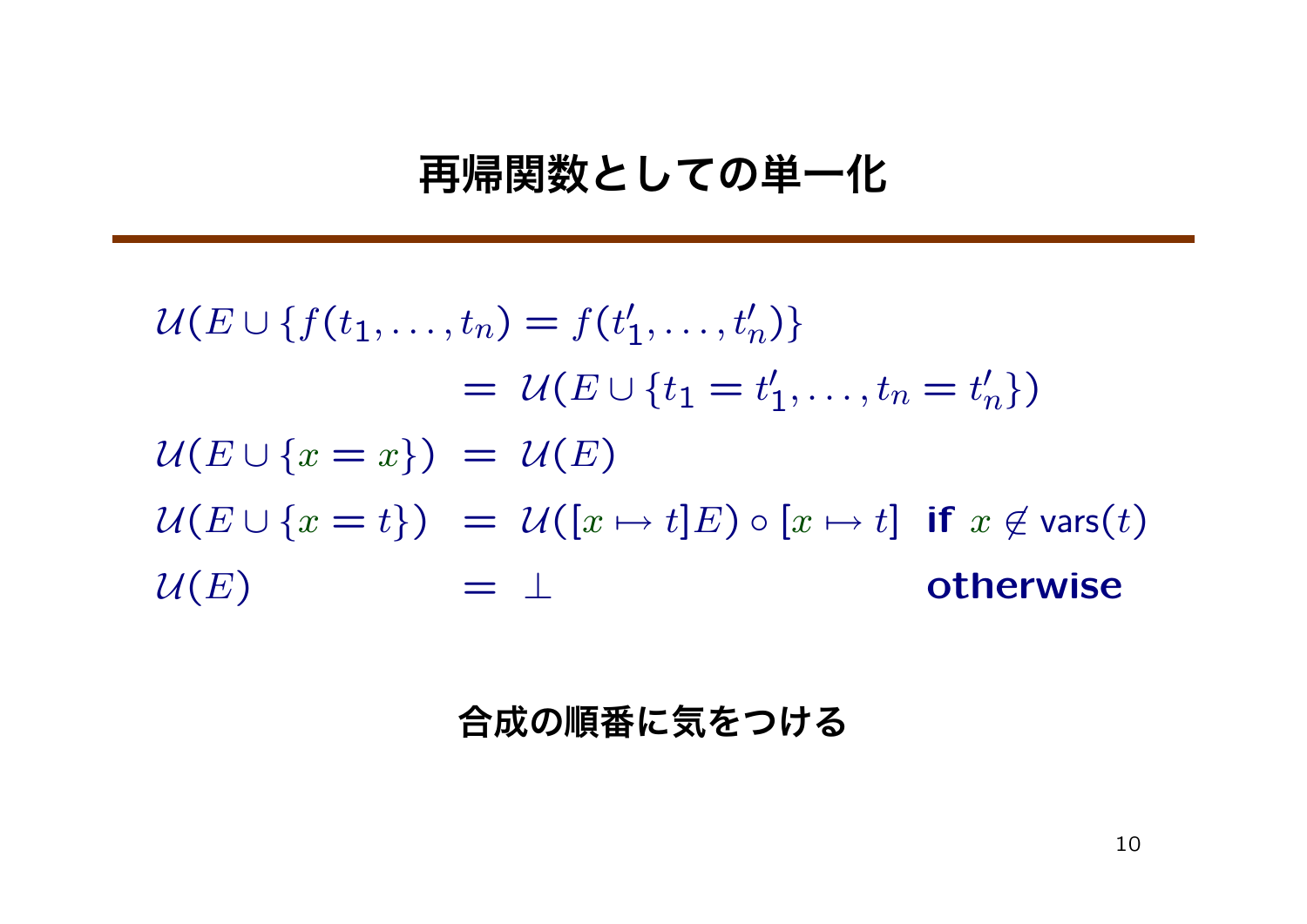**単一化**

```
Notation unify_subs unify x + r :=(if occurs x t then None else
   may_cons x t (unify (map (subs_pair x t) r))).
Function unify (l : list (tree * tree)) {wf lt_pairs l}
  : option (list (var * tree)) :=
  match l with
  | nil => Some nil
  | (Var x, Var x') :: r \Rightarrowif x == x' then unify r else unify_subs unify x (Var x') r
  | (Var x, t) :: r \Rightarrow unify_subs unify x t r
  | (t, Var x) :: r \Rightarrow unify_subs unify x t r
  | (Sym a, Sym b) :: r \Rightarrowif symbol_dec a b then unify r else None
  | (Fork t1 t2, Fork t1' t2') :: r \Rightarrowunify ((t1, t1') :: (t2, t2') :: r)| 1 \Rightarrow None
  end.
```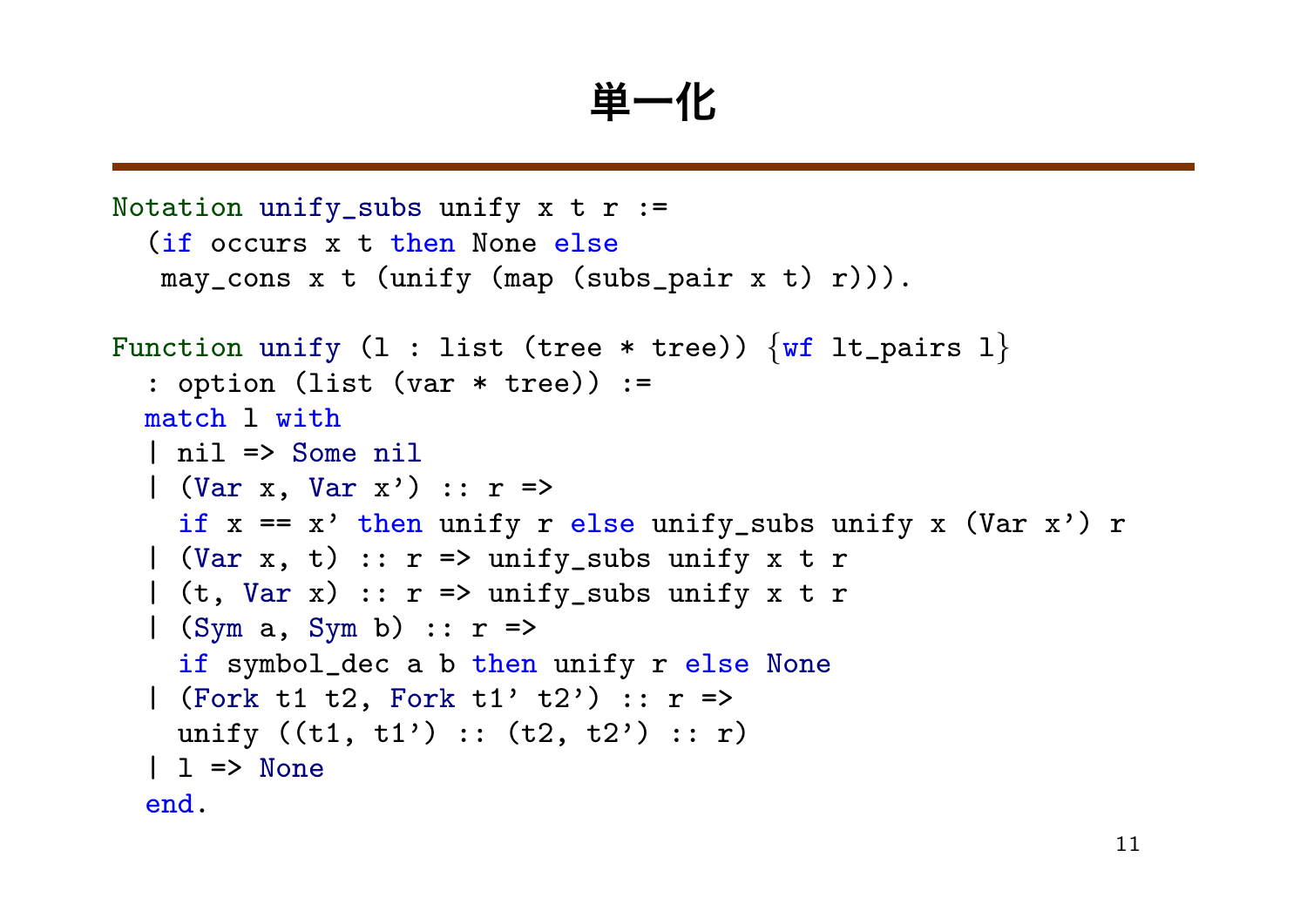### **Functionの問題点**

 $\Diamond$  整礎な順序 lt\_pairs を定義しなければならない

**◇ 停止性を関数定義と同時に証明しなければならない**

#### **◇ 条件に依存型が使えない**

symbol dec (a b:string) : *{*a=b*}*+*{*a<>b*}* **を** beq symbol : string -> string -> bool **に変更 証明が冗長になる**

**◇** unify subs **を** Definition **にできない**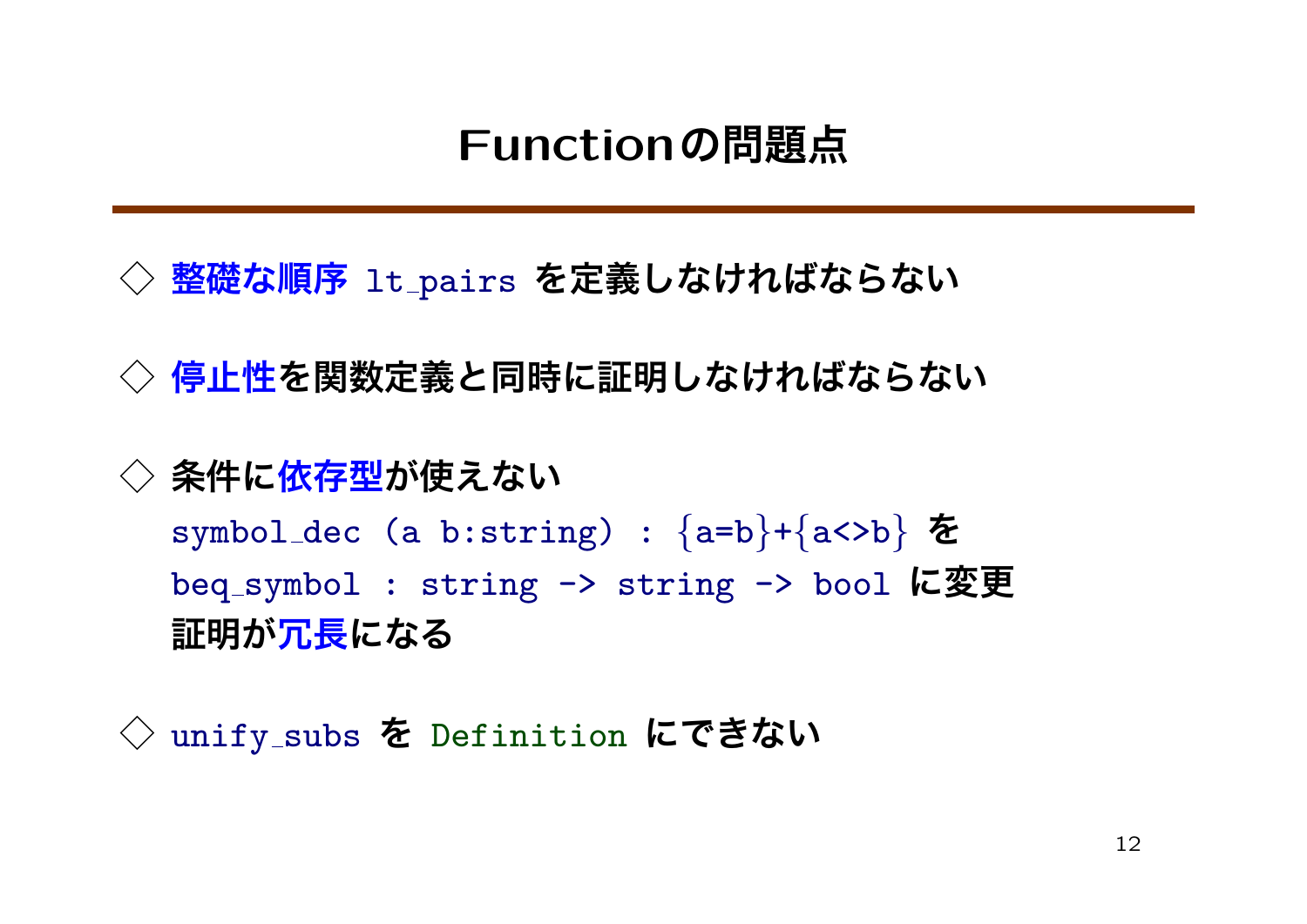## **ダミー引数を使う構造的再帰**

```
Definition unify_subs unify x + r :=if occurs x t then None else
 may_{cons} x t (unify (map (subs pair x t) r)).
Fixpoint unify (h : nat) (l : list (tree * tree)) {struct h}
  : option (list (var * tree)) :=
 match h with 0 => None (* h は最大ステップ数 *)
  | Some h' =>
 match l with
  | nil => Some nil
  | (Var x, Var x') :: r =>
   if x == x' then unify h' r else
   unify_subs (unify h') x (Var x') r
  | ...
 end end.
```
#### **しかし、**l **に必要なステップ数が分からない**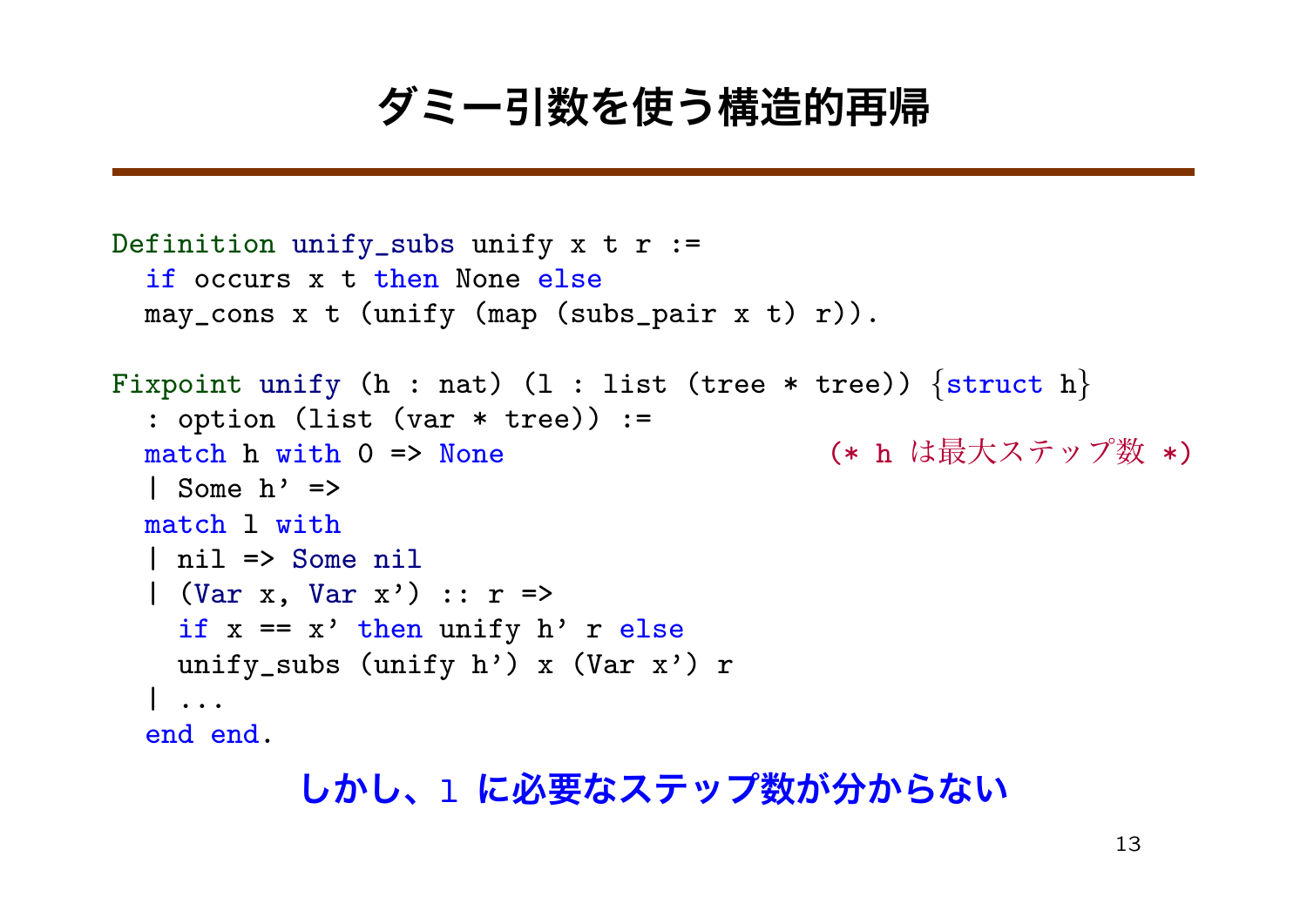# **二重ダミー引数の使い方**

```
Fixpoint unify1 (unify : list (tree*tree) -> option (list (var*tree))
  (h : nat) (1 : list (tree*tree)) : option (list (var*tree)) :=match h with ( * h > ( 0 \mathcal{N} \mathcal{D} \times \mathcal{S}^2) *)
  | 0 \Rightarrow None
  | Some h' =>
 match l with
  | nil => Some nil
  | (Var x, Var x') :: r =>
    if x == x' then unify1 h' r else
   unify_subs unify x (Var x') r
  | ...
  end end.
Fixpoint unify2 (h : nat) 1 :=match h with ( * h > (1 に含まれる変数の数) *)
  | 0 \rangle => None
  | S h' => unify1 (unify2 h') (size_pairs 1 + 1) 1
  end.
```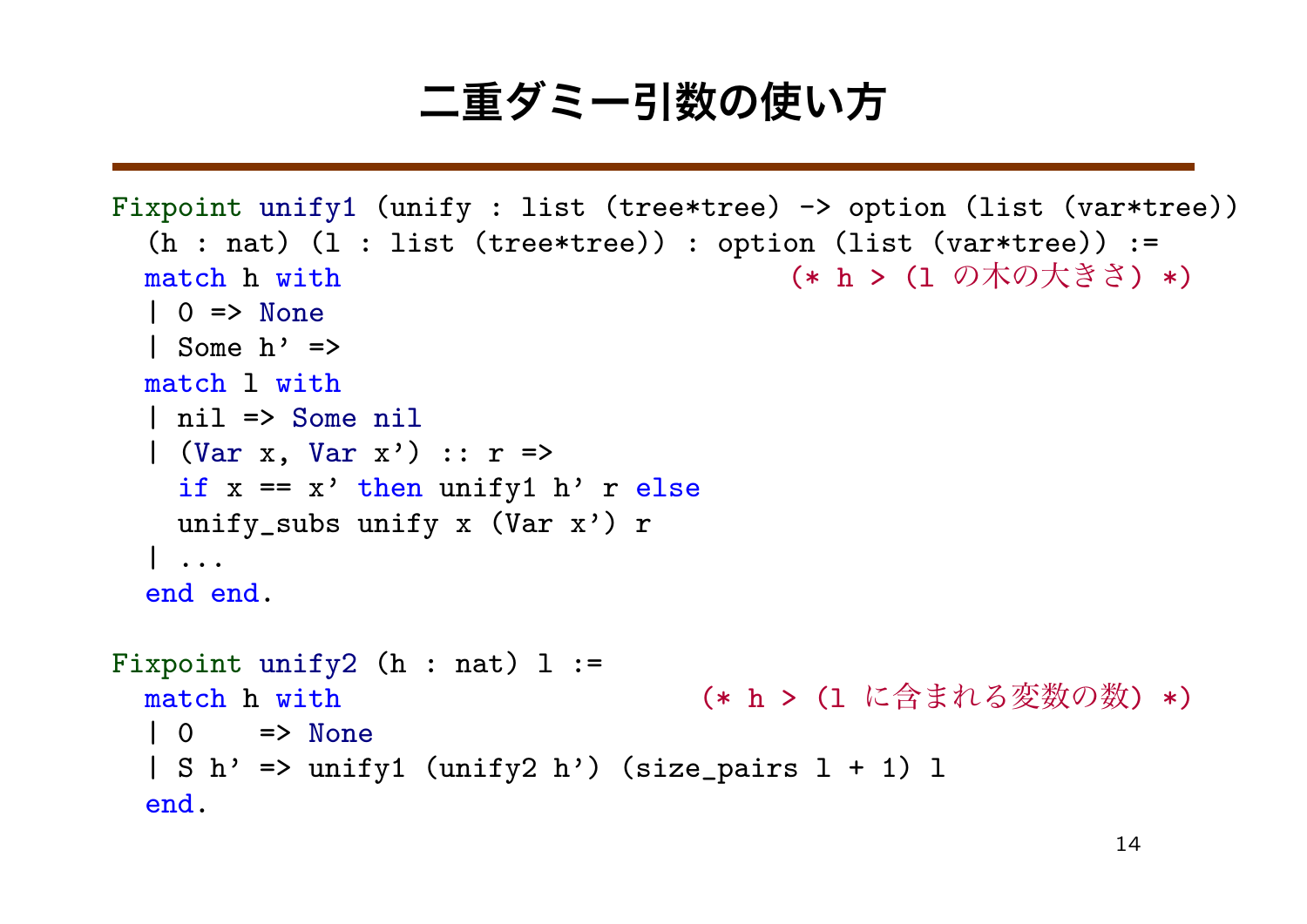#### **健全性の証明**

```
Lemma unify_subs_sound : ∀ h v t l s,
  (∀ s l, unify2 h l = Some s -> unifies_pairs s l) ->
 unify_subs (unify2 h) v t l = Some s ->
 unifies_pairs s ((Var v, t) :: 1).
Theorem unify2_sound : ∀ h s 1, ( * 健全性 *)
 unify2 h 1 = Some s \rightarrow unifies_pairs s 1.
Proof.
 induction h; simpl; intros. (* 変数の数に関する帰納法 *)
   discriminate.
 remember (size_pairs 1 + 1) as h'.
 clear Heqh'.
 revert l H.
 induction h'; simpl; intros. (* 大きさに関する帰納法 *)
   discriminate.
  ... (* unify_subs_sound を含めて70行 *)
Qed.
```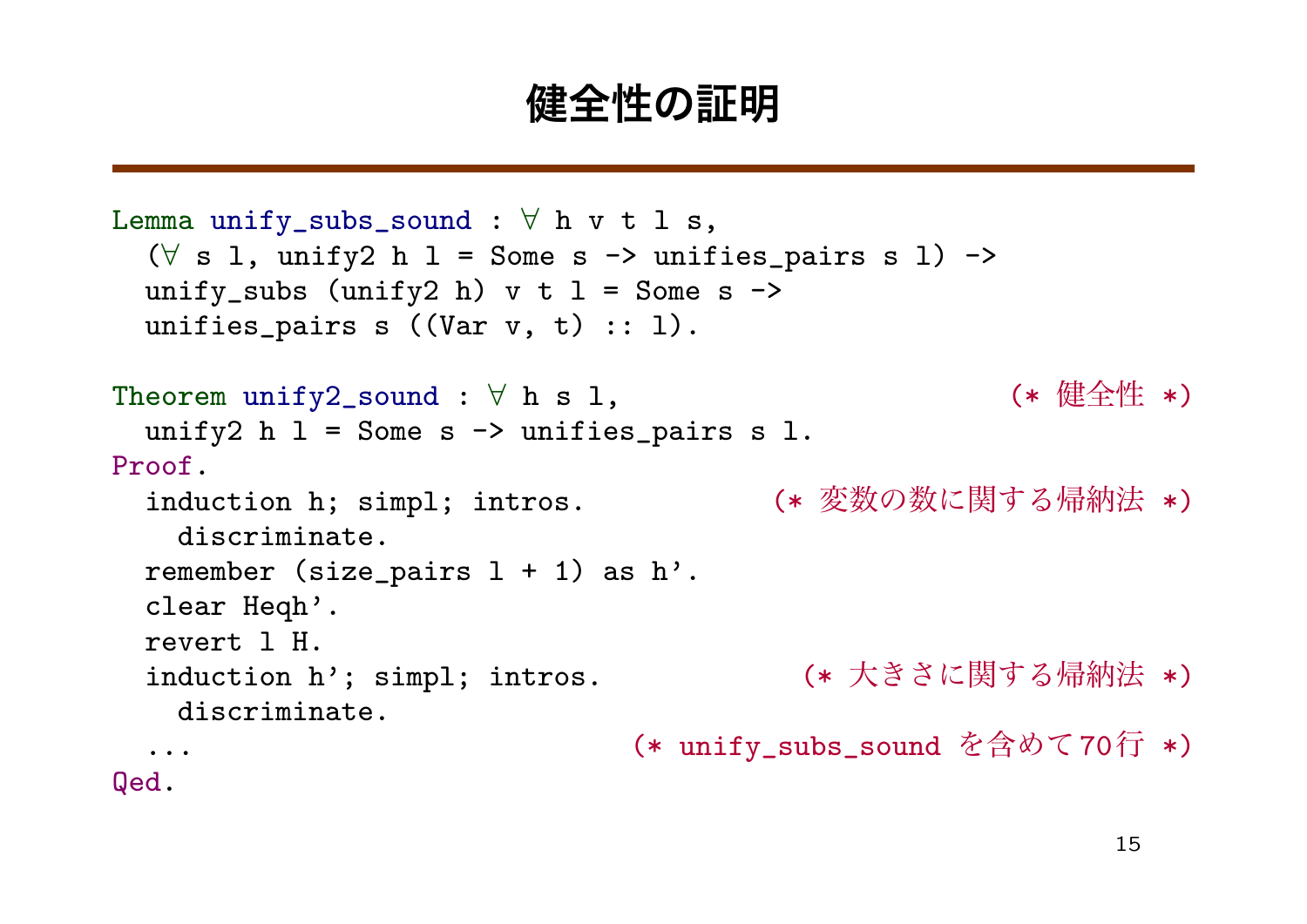# **健全性の証明 (Function版)**

```
Lemma unify_subs_sound : \forall v t r s,
  let l := map (subs_pair v t) r in (*) unify_subs \hat{\mathcal{D}}^{\dagger}(\cdot) *)
  occurs v t = false \rightarrow(∀ s, unify l = Some s -> unifies_pairs s l) ->
  may_cons v t (unify 1) = Some s \rightarrowunifies_pairs s ((Var v, t) :: r).
Theorem unify_sound : ∀ l s,
  unify l = Some s \rightarrow unifies-pairs s l.Proof.
  intros l.
  functional induction (unify l); (* 整礎帰納法 *)
    intros; try discriminate.
  ... (* unify_subs_sound を含めて60行 *)
Qed.
```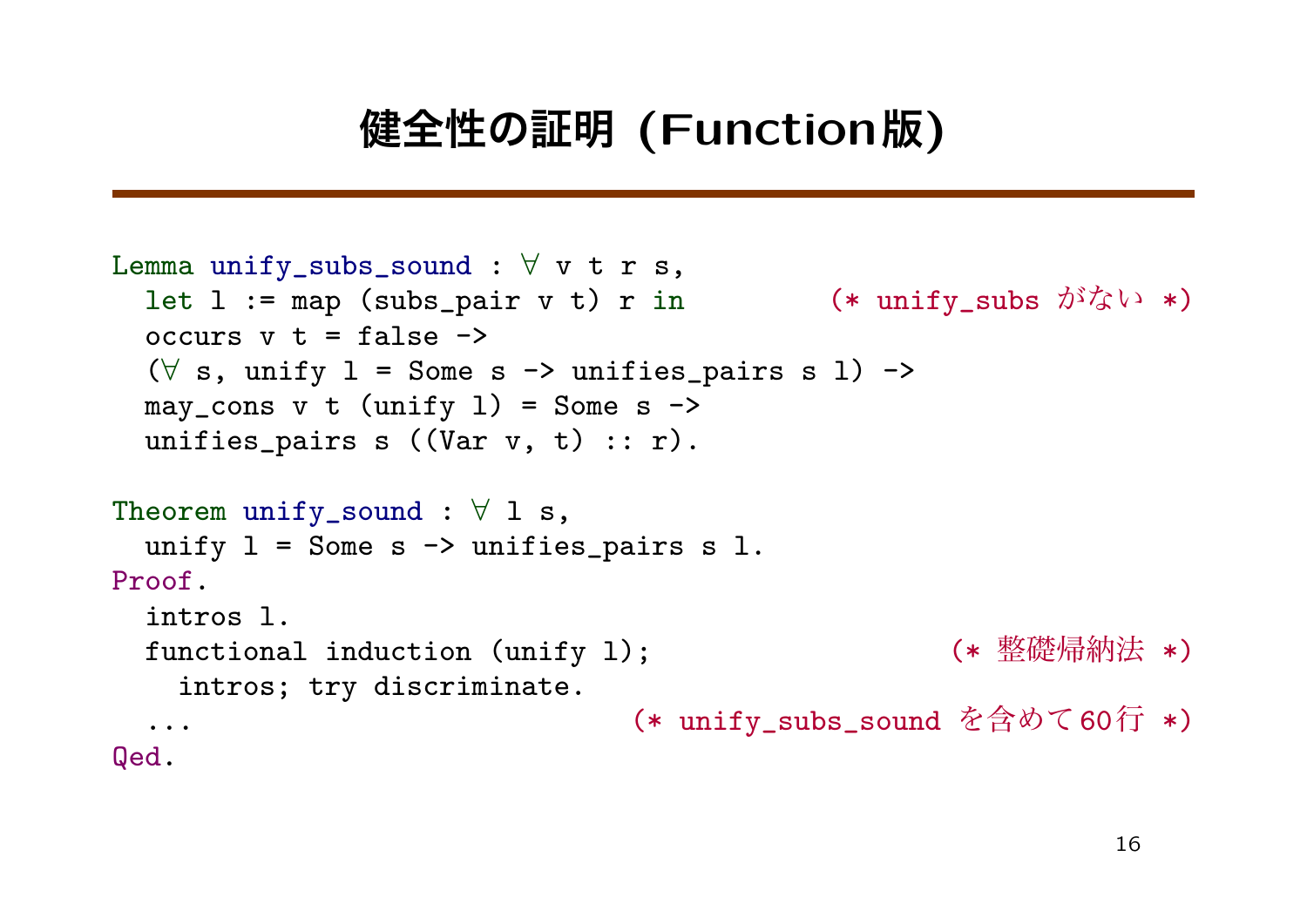#### **完全性の証明**

Lemma not\_unifies\_occur : ∀ v t s, (\* 解のない等式 \*) Var  $v \leftrightarrow t \rightarrow \text{In } v \text{ (vars } t) \rightarrow \text{ "unifies s (Var } v) t.$ Lemma unifies\_extend : ∀ s v t t', (\* 単一子の保存 \*) unifies s (Var v) t  $\rightarrow$  unifies s (subs v t t') t'. Lemma unifies\_pairs\_extend : ∀ s v t l, (\* 拡張 \*) unifies\_pairs s  $((Var v, t) :: 1)$  -> unifies\_pairs s (map (subs\_pair v t) l). Definition moregen s s' := (\* s が s' より一般的である \*) *∃*s2, *∀*t, subs\_list s' t = subs\_list s2 (subs\_list s t). Lemma moregen\_extend : *∀* s v t s1, unifies s (Var v)  $t \rightarrow$  moregen s1 s  $\rightarrow$  moregen ((v,  $t$ ) :: s1) s. Parameter vars\_pairs\_decrease : *∀* x t l, ~In x (vars t) -> length (vars\_pairs (map (subs\_pair x t) l)) < length (vars\_pairs ((Var x, t) :: l)). (\* 代入が変数を減らす \*) Theorem unify2\_complete : ∀ s h l, (\* 完全性 \*) h > length (vars\_pairs l) -> unifies\_pairs s l -> *∃*s1, unify2 h l = Some s1 *∧* moregen s1 s.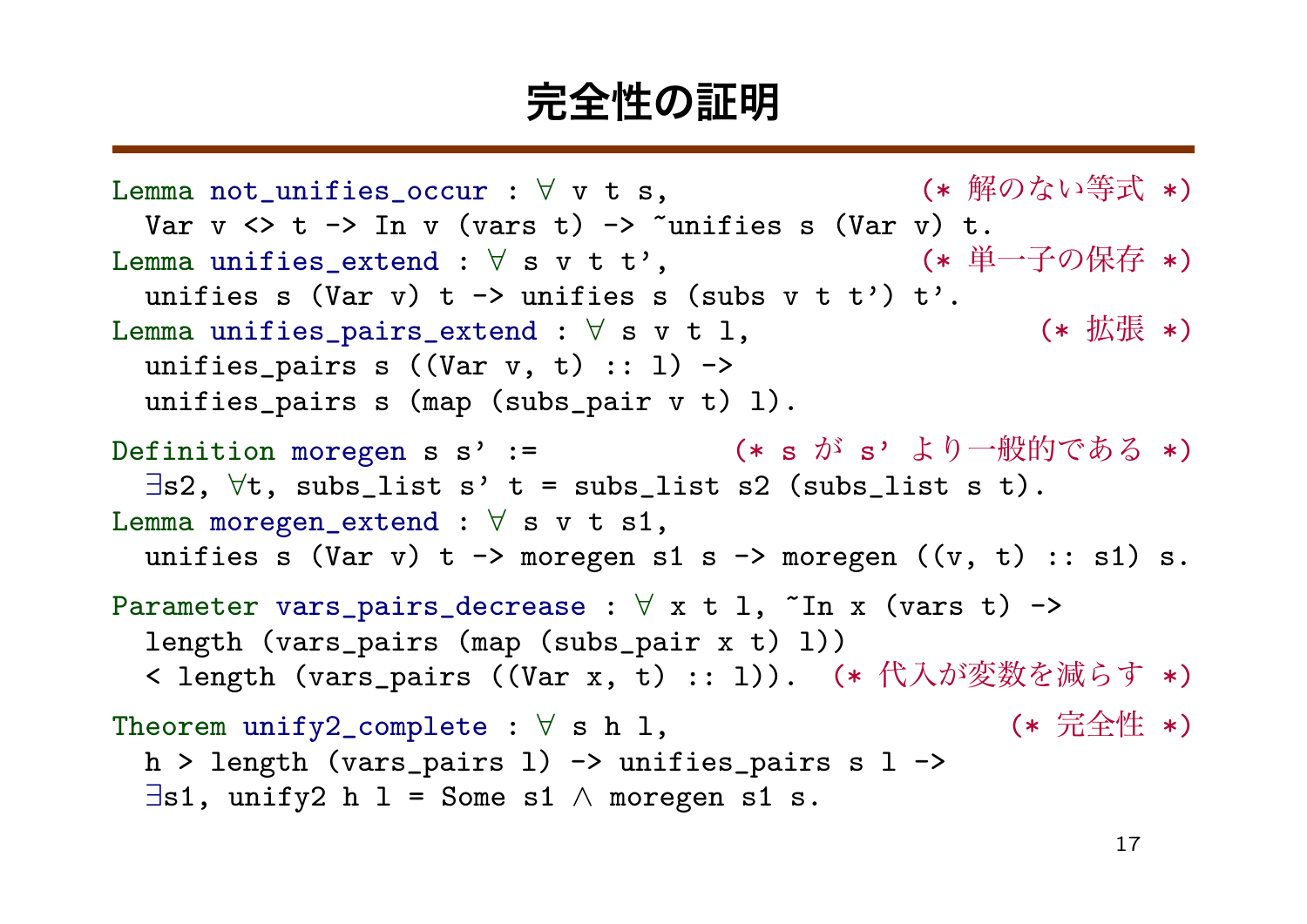- **◇ 冪等性を使った証明では、細かいことを考えなくてもいいが 健全性までで550行程度**
- **◇ 定義に気をつけると、単一化の健全性が簡単に証明できる 定義を含めて283行**
- **◇ 完全性も難しくないが、停止性は準備が大変 今回は公理で対応 合計558行**

**◇ Functionは便利だが、この場合では自由度が減る 整礎順序の定義が要るので、合計612行**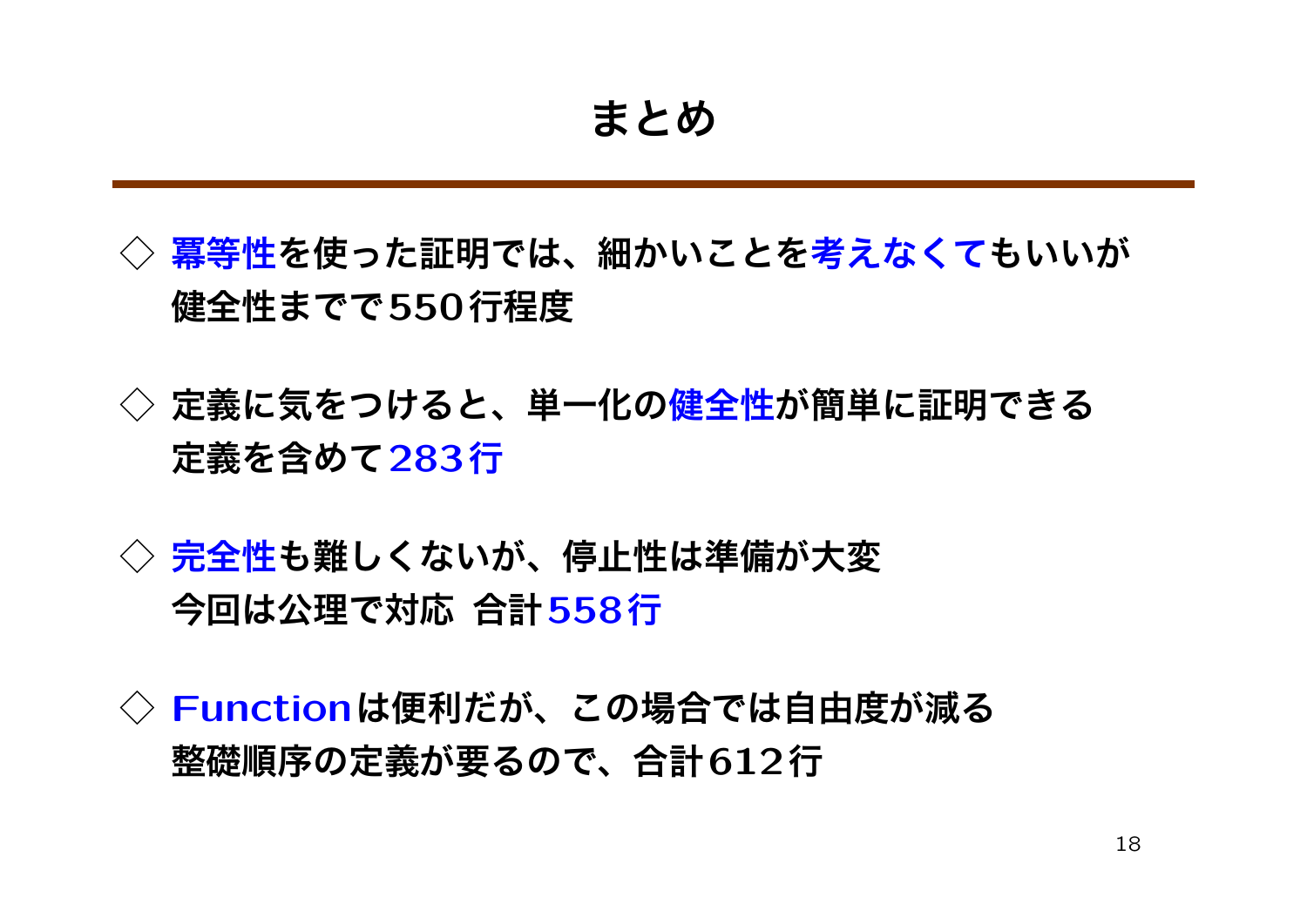### **おまけ:構造的再帰による単一化**

- **◇ Conor McBride が提案した手法 First-order unification by structural recursion. JFP 13 (6), 2003.**
- **◇ 変数の型を有限集合にすることで、型システムが減少を保障する**
- **◇ AGDA などで書きやすいが、Coq だと依存型の等式を全部 手で扱わないと行けないので断念**

**◇ 代わりにOCamlで書いてみた**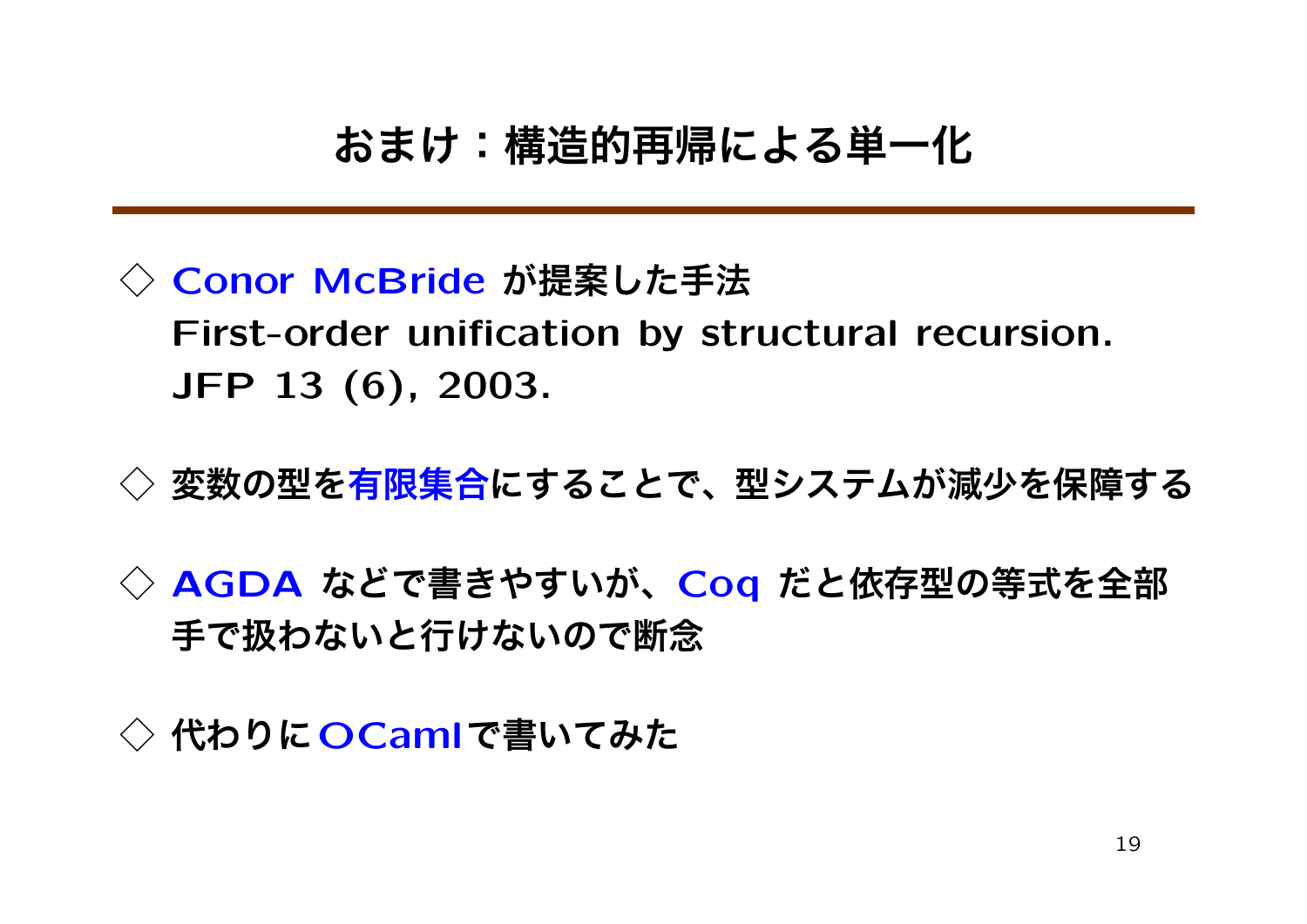### **変数の数を制限した項の定義**

```
type zero = Zero (* ZeroとSuccはデータ型にするため *)
type _ succ = Succ
type _ fin = (* n fin は n より小さい自然数の型 *)
 | FZ : 'a succ fin (* ∀ n > 0, F Z : n fin *)
 | FS : 'a fin \rightarrow 'a succ fin (* x : n fin \vdash FS x : (n + 1) fin *)
type _ is_succ = IS : 'a succ is_succ (* 0でない自然数 *)
(* n fin が空でなければ、n 6= 0 *)
let fin_succ : type n. n fin \rightarrow n is_succ = function
 | FZ -> IS
 | FS _ -> IS
type 'a term = (* 単純な項 *)
 | Var of 'a fin
 | Leaf
 | Fork of 'a term * 'a term
```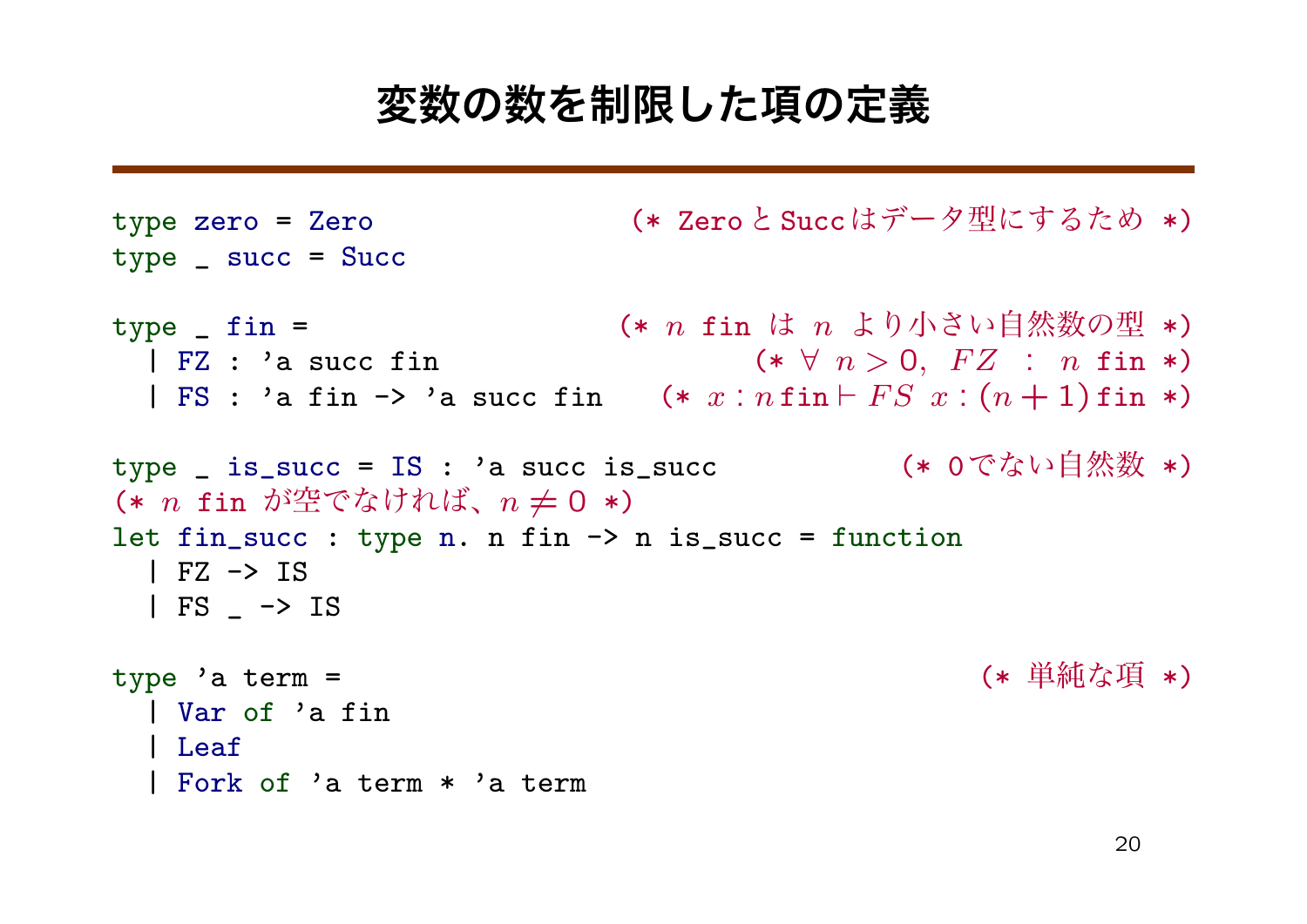### **代入で変数の数が減る**

```
(* m \neq n \land s \land \land', thick m n = \text{if } m < n \text{ then } n - 1 \text{ else } n \land slet rec thick : type n. n succ fin \rightarrow n succ fin \rightarrow n fin option =
  fun x \ y \rightarrow match x, y with
  | FZ, FZ -> None
  | FZ, FS y -> Some y
  | FS x, FZ -> let IS = fin_succ x in Some FZ
  | FS x, FS y \rightarrowlet IS = fin_succ x in bind (thick x y) (fun x \rightarrow Some (FS x))
let subst_var x t' y = (* 変数に対する代入 *)
  match thick x y with
  | None \to t' (* x = y *)
  |\text{Some } y' \rightarrow \text{Var } y' (* x \neq y *)
val subst var : 'a succ fin \rightarrow 'a term \rightarrow 'a succ fin \rightarrow 'a term
let subst x t' = pre_subst (subst_var x t') (*) (* 項に拡張 *)
val subst : 'a succ fin \rightarrow 'a term \rightarrow 'a succ term \rightarrow 'a term
```